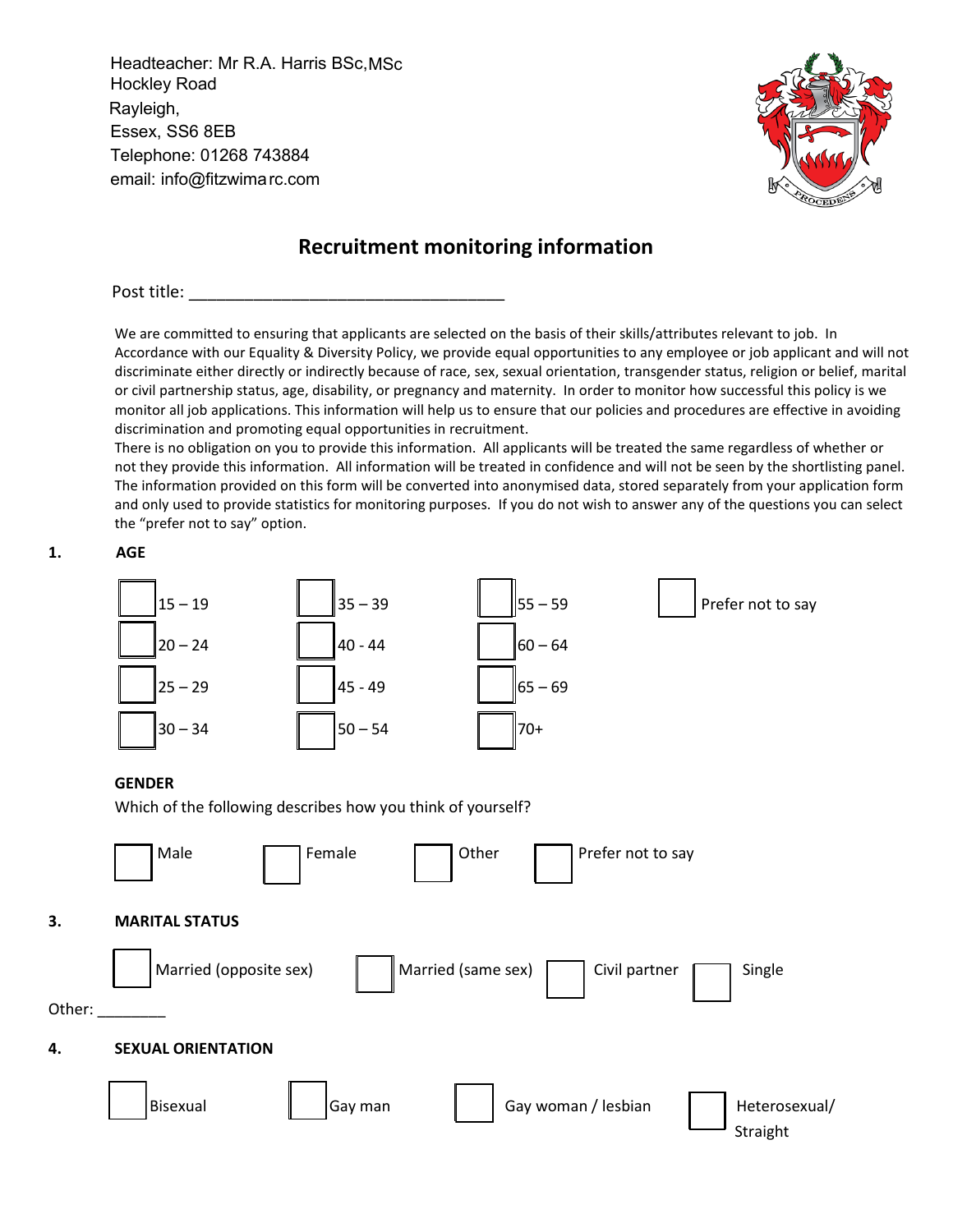|    | Other<br>Prefer not to say                                                                        |                                    |
|----|---------------------------------------------------------------------------------------------------|------------------------------------|
| 5. | <b>ETHNIC ORIGIN</b>                                                                              |                                    |
| a. | White:                                                                                            |                                    |
|    | <b>British</b><br>Welsh                                                                           |                                    |
|    | Scottish                                                                                          | Northern Irish                     |
|    | Irish                                                                                             | Other, please specify: ___________ |
| b. |                                                                                                   |                                    |
|    | Mixed:                                                                                            |                                    |
|    | White & Black Caribbean                                                                           | White & Black African              |
|    | White & Asian                                                                                     | Other, please specify: _______     |
| c. | Asian, Asian British, Asian Black, Asian Scottish or Asian Welsh:                                 |                                    |
|    | Indian                                                                                            | Pakistani                          |
|    | Bangladeshi                                                                                       | Other, please specify: _________   |
| d. | Black, Black British, Black English, Black Scottish or black Welsh:                               |                                    |
|    | Caribbean                                                                                         | African                            |
|    | Other, please specify: __________                                                                 |                                    |
| e. | Chinese, Chinese British, Chinese English, Chinese Scottish, Chinese Welsh or other ethnic group: |                                    |
|    | Chinese                                                                                           | Other, please specify: ___________ |
| f. | <b>Other Ethnic group:</b>                                                                        |                                    |
|    | Prefer not to say                                                                                 | Other, please specify: ___________ |